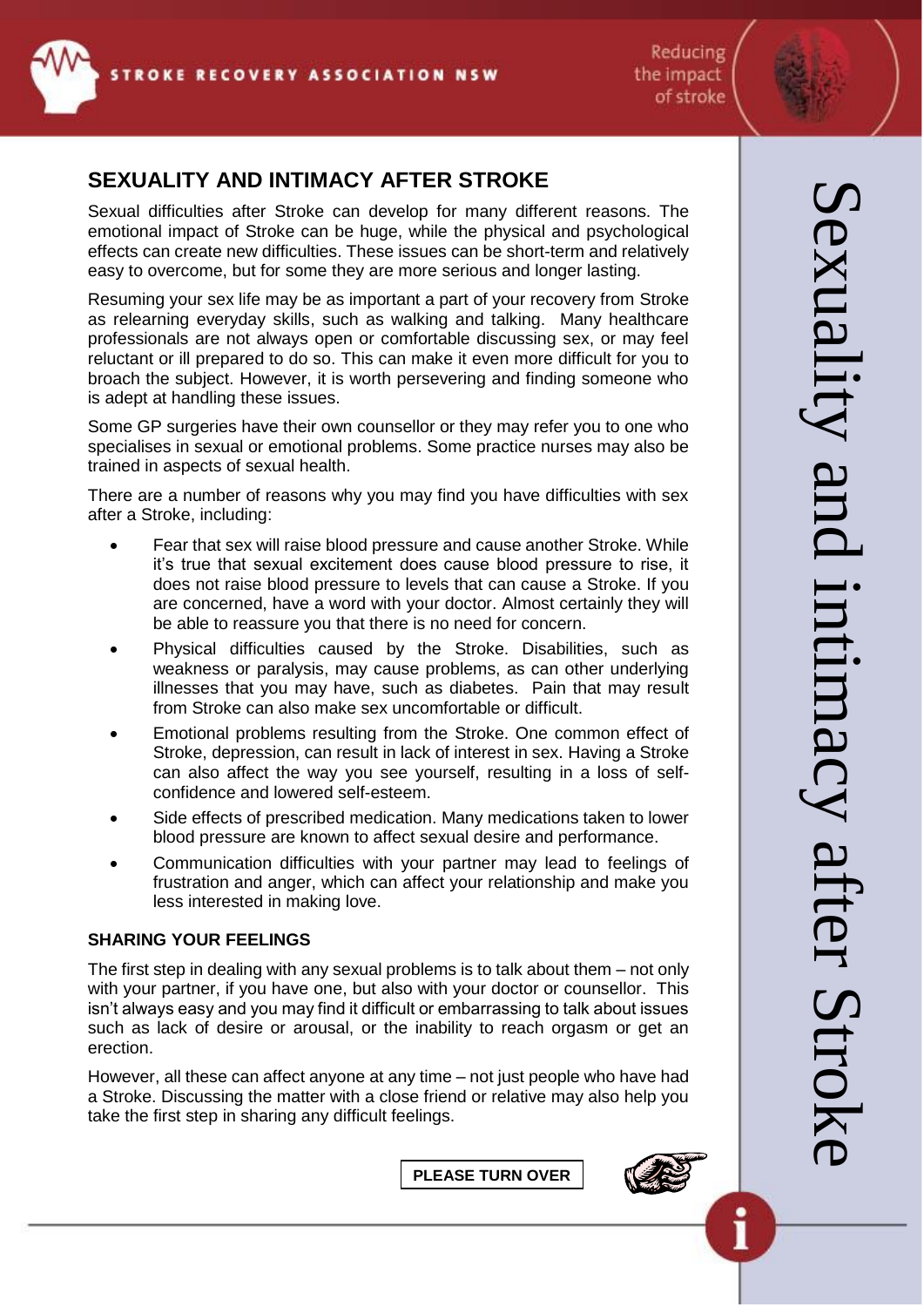If you were admitted to hospital following your Stroke, there may be a member of the medical team assigned to your care with whom you feel comfortable talking over problems of this nature.

### **YOU AND YOUR PARTNER**

If sex is important in your relationship, it really is worth trying to sort out with your partner where your difficulties lie and what you might do to begin to resolve them. It is important to share your feelings as much as you can.

It takes time for both of you to recover emotionally from the impact of a Stroke and, while you want your partner to understand what you are experiencing, you also need to appreciate his or her feelings. Your Stroke will have been a shock for you both, and your partner may be frightened that you'll have another or be anxious about what the consequences of your Stroke might mean in the future.

It may be that one of you would like to have sex but thinks the other wouldn't. Bringing concerns into the open can help reduce stress and tension and resolve misunderstandings.

If you don't feel comfortable going into detail, you may still be able to talk in more general terms about changes in the way you feel about sex. For example, you may want to explain that while you would welcome kisses and caresses and other ways of showing affection, you feel too tired for anything more at present, or that you need time to come to terms with your changed situation. Those who are less reserved may find it helps to be quite specific.

It may also be helpful to keep in mind that there are a variety of ways of enjoying closeness with your partner, which you both find satisfying.

#### **RELATIONSHIP PROBLEMS**

Emotional and sexual difficulties are closely interwoven. The effect of a Stroke on you and your partner can be life-changing, which, in turn, can put a strain on your relationship. Not only do you both have to adapt your lives to deal with any remaining disabilities, but if your partner is involved in caring for you physically because of the limitations imposed by your Stroke, it may be more difficult for either – or both – of you to feel sexual. For example, if you need your partner's help with personal care and hygiene, you may see each other differently, which can put you off physical intimacy.

If you aren't able to talk about how you both feel about this – or find that it doesn't help – you might benefit from seeing a counsellor or therapist. Tackling problems with emotional aspects of your relationship is not always easy and may require professional help.

If you are having physical difficulties following your Stroke, such as paralysis, pain or weakness, you may end up avoiding sex altogether. With help from your doctor, steps can be taken to help resolve any physical difficulties that you have as a result of the Stroke.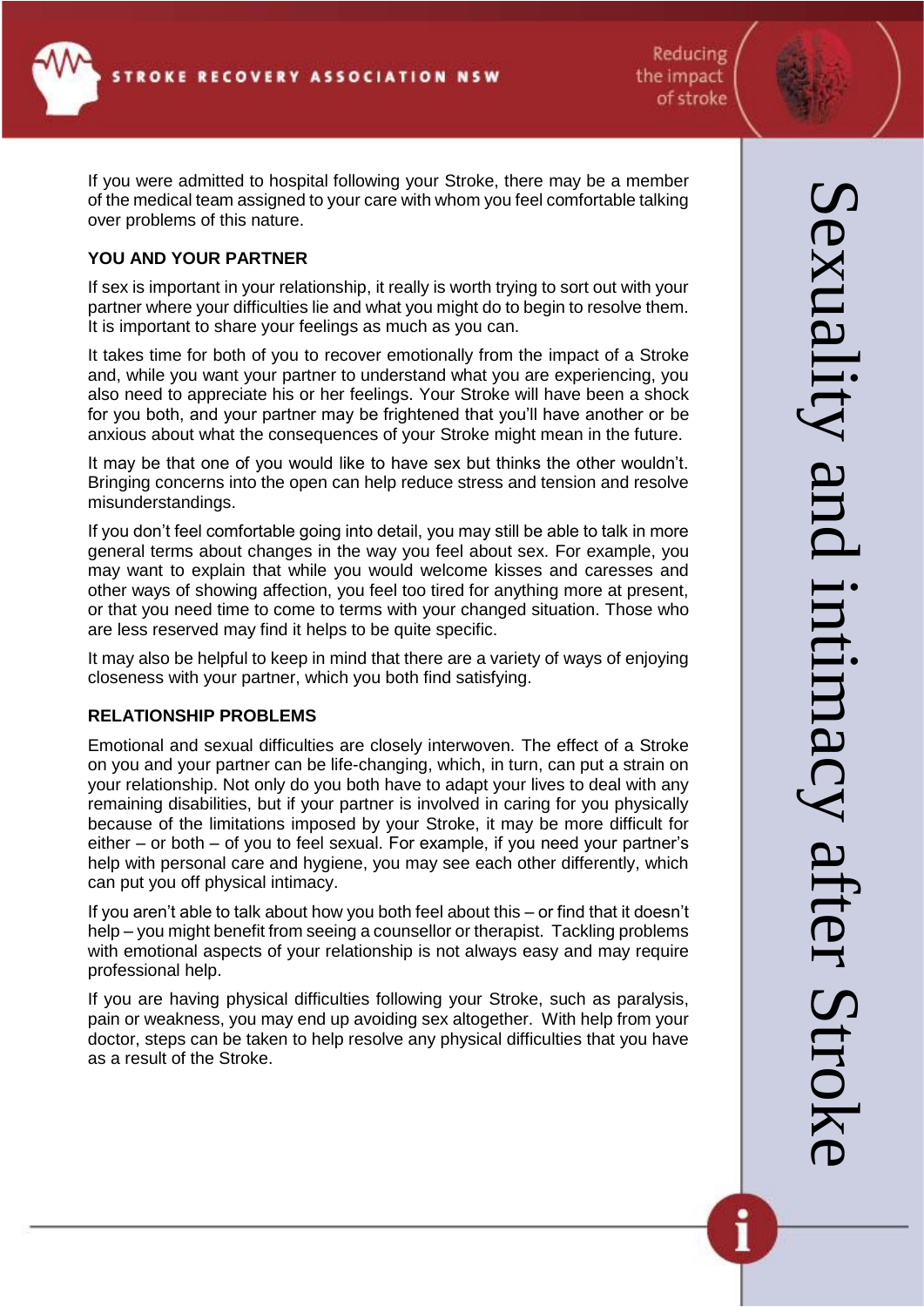

#### **EMOTIONAL PROBLEMS**

It's not unusual to feel low or depressed after a Stroke. Recovering from a serious illness, as well as spending time in hospital and having to adapt to any lasting disabilities, is likely to give rise to feelings of anxiety and depression.

Damage to the brain as a result of Stroke can also cause psychological effects, including depression. It's hard to summon interest in sex if you are feeling depressed. In fact, a lack of interest in sex can itself be a symptom of depression.

Other emotional changes, especially mood swings, are sometimes linked to damage to particular areas of the brain. In the early months after your Stroke, you might feel too emotionally overwhelmed to summon an interest in sex. Try to accept the way you are feeling and don't dwell on changing emotions. However, it is worth speaking to your doctor about your feelings, as depression should be diagnosed and treated as soon as possible. Although treatment with antidepressant medication can be very effective, some of the medications themselves can cause problems with sexual desire and performance.

Stroke can also affect the way you see yourself and it may take time before you can view yourself as sexually attractive again. Looking after yourself and paying attention to your physical appearance and hygiene can help boost your selfesteem. However, if your self-confidence shows no sign of returning, you may want to consider asking your doctor to refer you for counselling.

#### **PHYSICAL DIFFICULTIES**

Medications for high blood pressure are known to have side effects that may affect your sex life, including impotence, lack of desire, and difficulty becoming aroused or reaching orgasm. If you are concerned, discuss this with your doctor, who may be able to prescribe a different drug, which doesn't have these side effects. Never stop taking medication without consulting your doctor.

Feeling tired all the time is another common problem in the weeks and months after a Stroke. Although this initial tiredness may wear off, physical limitations resulting from your Stroke can mean that simple daily activities take much more out of you than they used to. Consequently, you may feel too tired for some of the activities you used to enjoy – including sex. Apart from the direct effect of Stroke, other underlying illnesses that you may have – such as diabetes – can also cause problems, so it is worth bearing this in mind when discussing possible causes with your doctor.

#### **COMMUNICATION PROBLEMS**

When a Stroke has affected your ability to communicate in words, it is difficult not to become frustrated and angry at times – both with yourself and with those who are having trouble understanding you.

Tension and resentment can build up between you and your partner, and get in the way of your sexual feelings for each other. What's more, the struggle to get your meaning across may be exhausting for all concerned, leaving you with no energy to spare for sex.



**PLEASE TURN OVER**